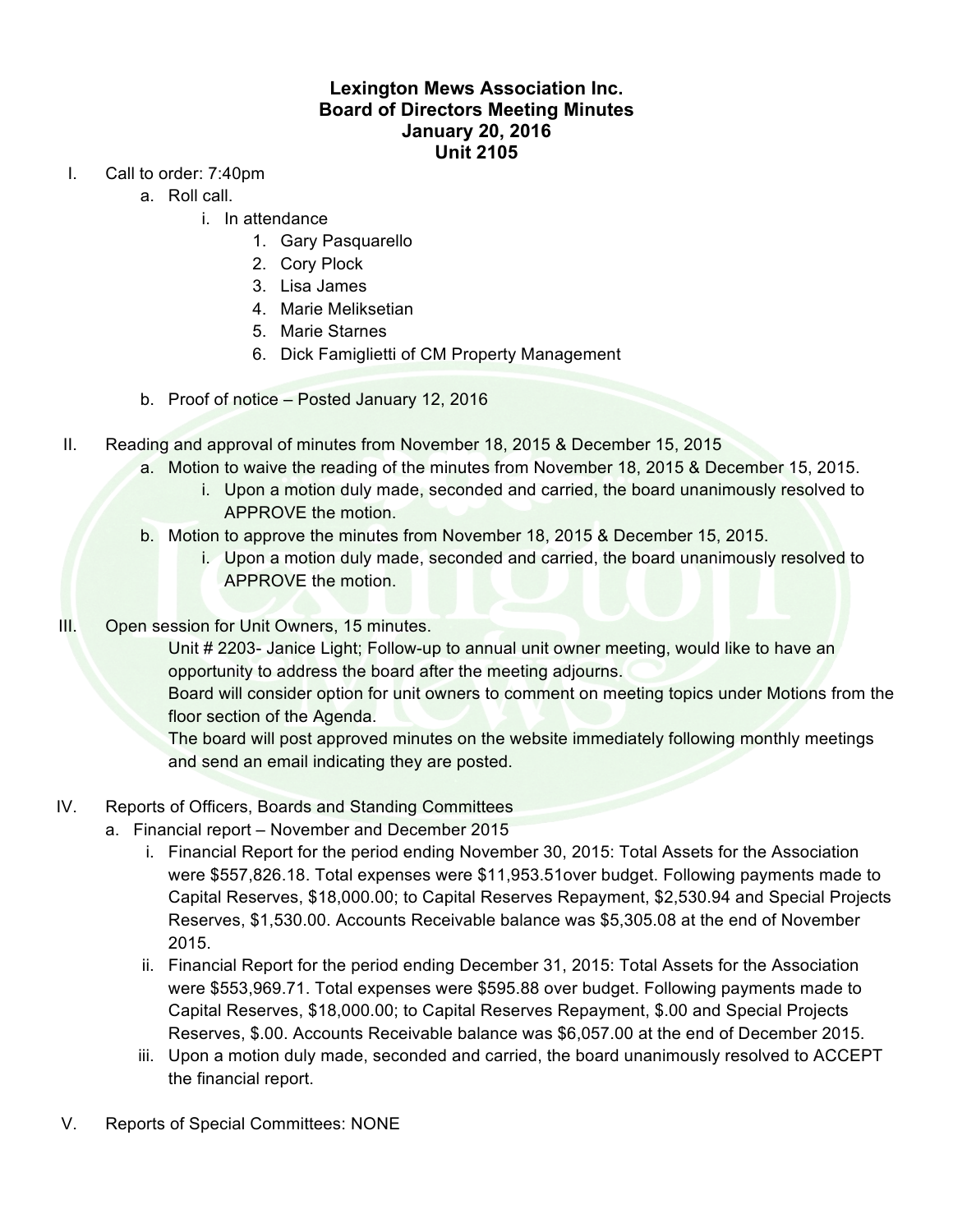- VI. Special Orders:
	- a. Motion to approve financial transactions.
		- i. \$130.00 Gary Pasquarello unit 2105 CAI membership
		- ii. \$118.00 Gary Pasquarello unit 2105 Harry & David gift basket

Upon a motion duly made, seconded and carried, the board unanimously resolved to APPROVE the motion

- VII. Unfinished Business and General Orders
	- a. Discussion concerning outstanding CM Property work orders.
		- i. Reviewed open orders: WO  $#$  No issues with open work orders
	- b. Motion to amend declaration CIOA alignment and lease restrictions Discussion: Upon a motion duly made, seconded and carried, the board unanimously resolved to TABLE the motion.
	- c. Motion to replace roofs Discussion: Timeline for project approval and schedule for unit owner meeting. Upon a motion duly made, seconded and carried, the board unanimously resolved to TABLE the motion.
- VIII. New Business
	- a. Motion to elect officers

President – Gary Pasquarello Vice President – Cory Plock Secretary – Marie A. Starnes Treasurer – Marie Meliksetian Member-at-large – Lisa James

Upon a motion duly made, seconded and carried, the board unanimously resolved to APPROVE the motion.

b. Open account at Newtown Savings Bank by the Association's authorized signers; Gary Pasquarello, President

Marie Meliksetian, Treasurer

Upon a motion duly made, seconded and carried, the board unanimously resolved to APPROVE the motion.

- IX. Motions from the floor
	- a. Reopen unit owner session.
- X. Adjournment

Motion to adjourn

a. Upon a motion duly made, seconded and carried, the board unanimously resolved to ADJOURN meeting at 9:10pm